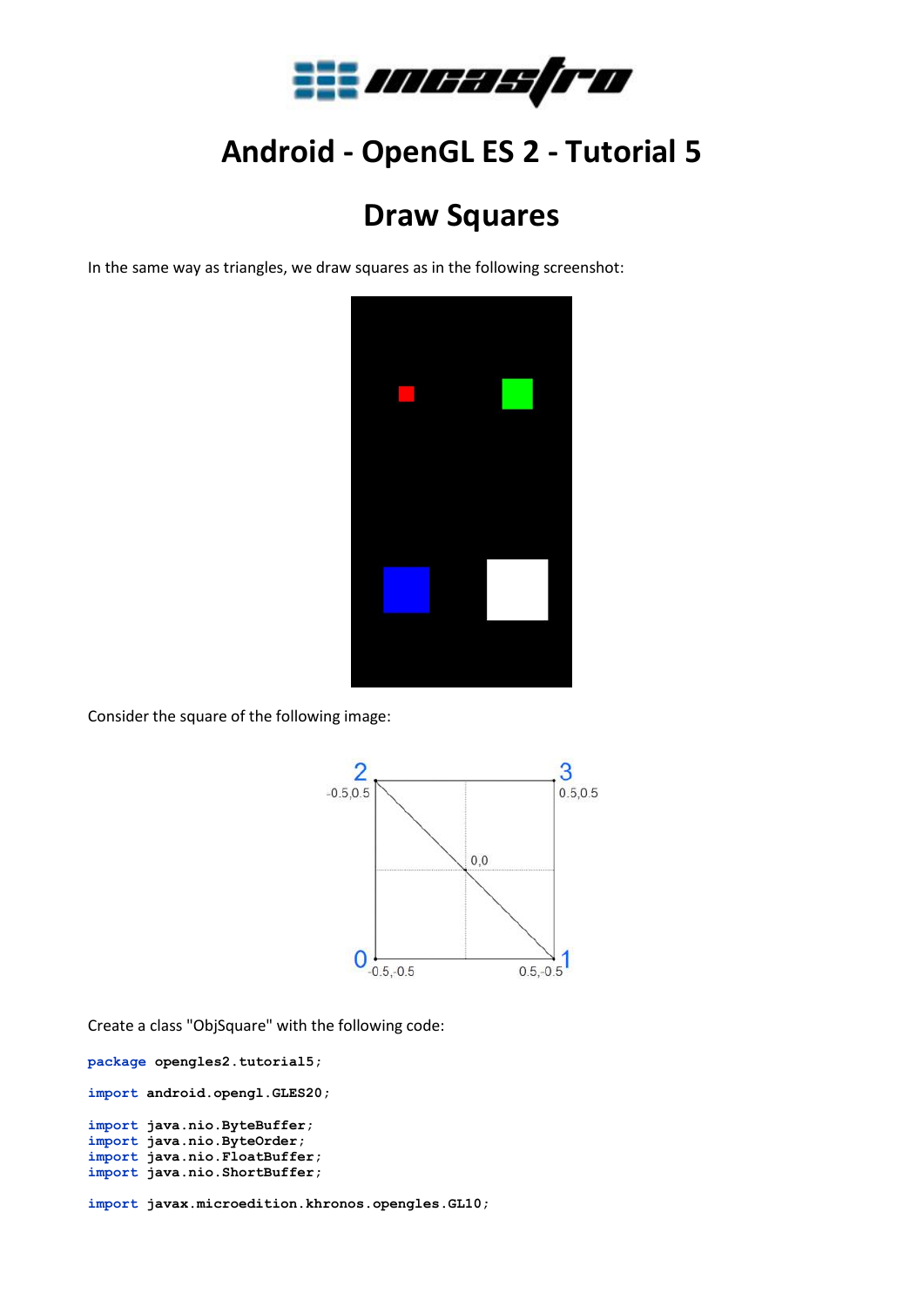

```
public class ObjSquare {
     private FloatBuffer vertexBuffer;
     private ShortBuffer indexBuffer;
     private final int COORDS_PER_VERTEX = 2;
    private final int vertexStride = COORDS PER VERTEX * 4;
     private float[] vertices = {
             -0.5f, -0.5f,
             0.5f, -0.5f,
             -0.5f, 0.5f,
             0.5f, 0.5f
     };
     private short[] indices = {
 0, 1, 2,
 2, 1, 3
     };
     private float[] color_red = { 1.0f, 0.0f, 0.0f, 1.0f };
     private float[] color_green = { 0.0f, 1.0f, 0.0f, 1.0f };
     private float[] color_blue = { 0.0f, 0.0f, 1.0f, 1.0f };
    private float[] color_white = { 1.0f, 1.0f, 1.0f, 1.0f };
     private final String vertexShaderCode =
             "uniform mat4 uMVPMatrix;" +
             "attribute vec4 vPosition;" +
             "void main() {" +
             " gl_Position = uMVPMatrix * vPosition;" +
             "}";
     private final String fragmentShaderCode =
             "precision mediump float;" +
             "uniform vec4 vColor;" +
             "void main() {" +
             " gl_FragColor = vColor;" +
             "}";
     private int mProgram;
     public ObjSquare() {
         ByteBuffer vbb = ByteBuffer.allocateDirect(this.vertices.length * 4);
         vbb.order(ByteOrder.nativeOrder());
         this.vertexBuffer = vbb.asFloatBuffer();
         this.vertexBuffer.put(this.vertices);
         this.vertexBuffer.position(0);
         ByteBuffer ibb = ByteBuffer.allocateDirect(this.indices.length * 2);
         ibb.order(ByteOrder.nativeOrder());
         this.indexBuffer = ibb.asShortBuffer();
         this.indexBuffer.put(this.indices);
         this.indexBuffer.position(0);
     }
     public void SetProgramShader() {
         int vertexShader = MainRenderer.LoadShader(GLES20.GL_VERTEX_SHADER, 
this.vertexShaderCode);
         int fragmentShader = MainRenderer.LoadShader(GLES20.GL_FRAGMENT_SHADER, 
this.fragmentShaderCode);
         this.mProgram = GLES20.glCreateProgram();
         GLES20.glAttachShader(this.mProgram, vertexShader);
         GLES20.glAttachShader(this.mProgram, fragmentShader);
         GLES20.glLinkProgram(this.mProgram);
     }
     private int positionHandle;
     private int colorHandle;
```

```
 private int modelHandle;
```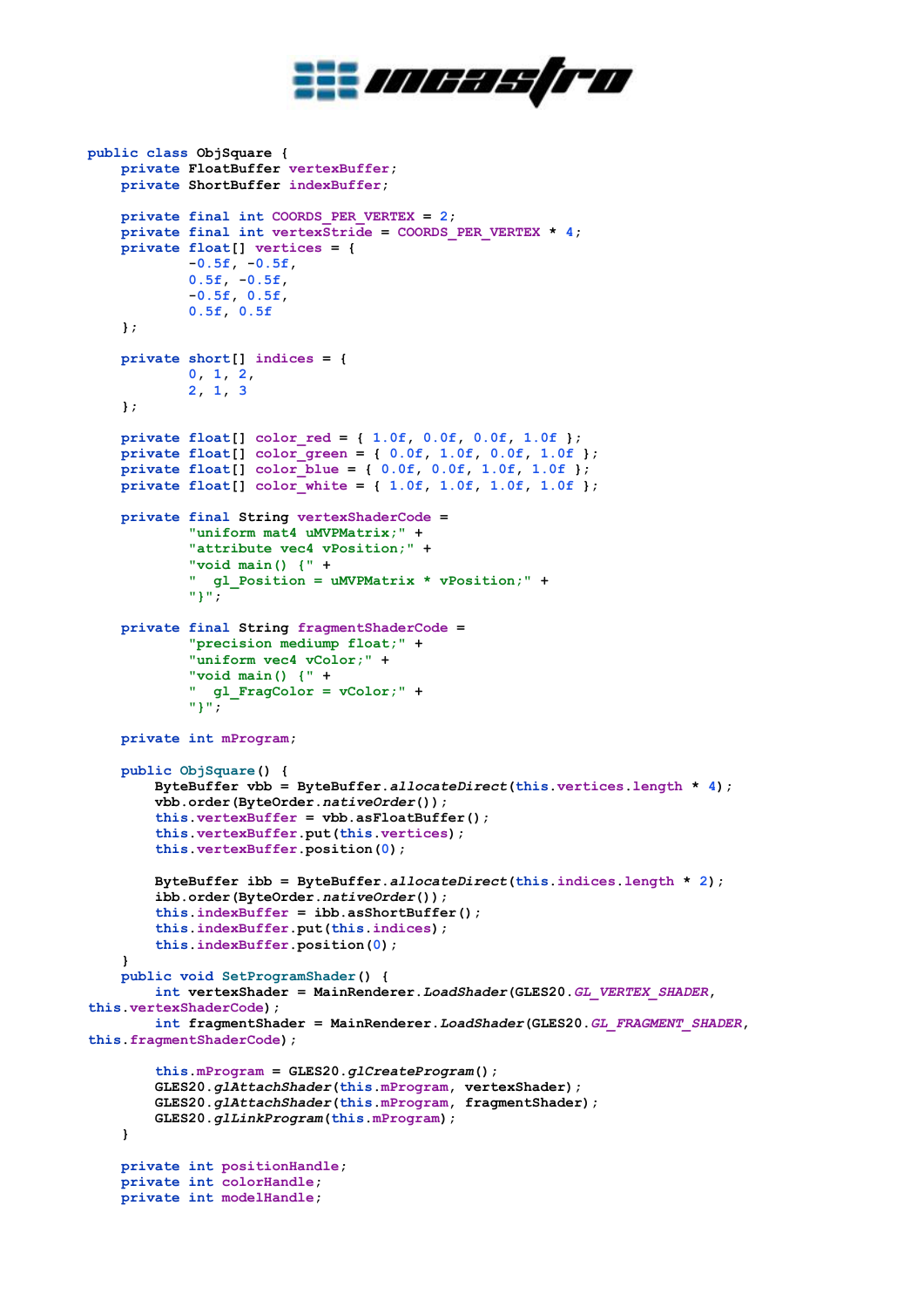

```
 public void DrawSquare(float[] modelMatrix, int color) {
         GLES20.glUseProgram(this.mProgram);
         this.positionHandle = GLES20.glGetAttribLocation(this.mProgram, "vPosition");
         GLES20.glEnableVertexAttribArray(this.positionHandle);
         GLES20.glVertexAttribPointer(this.positionHandle, COORDS_PER_VERTEX, 
GLES20.GL_FLOAT, false, this.vertexStride, this.vertexBuffer);
         this.colorHandle = GLES20.glGetUniformLocation(this.mProgram, "vColor");
         if (color == 1) // Red.
             GLES20.glUniform4fv(this.colorHandle, 1, this.color_red, 0);
         else if (color == 2) // Green.
             GLES20.glUniform4fv(this.colorHandle, 1, this.color_green, 0);
         else if (color == 3) // Blue.
             GLES20.glUniform4fv(this.colorHandle, 1, this.color_blue, 0);
         else // White.
             GLES20.glUniform4fv(this.colorHandle, 1, this.color_white, 0);
         this.modelHandle = GLES20.glGetUniformLocation(this.mProgram, "uMVPMatrix");
         GLES20.glUniformMatrix4fv(this.modelHandle, 1, false, modelMatrix, 0);
         GLES20.glDrawElements(GL10.GL_TRIANGLES, this.indices.length, 
GL10.GL_UNSIGNED_SHORT, this.indexBuffer);
         GLES20.glDisableVertexAttribArray(this.positionHandle);
     }
```
Every shape we want to draw must be brought back into triangles, therefore OpenGL will draw the square with 2 triangles.

The "indices" variable specifies the vertices to be taken from "vertices" for each triangle (counterclockwise). For the first triangle, pair of coordinates x,y: 0, 1 and 2, for the second triangle, pair of coordinates x,y: 2, 1 and 3.

In the "MainRenderer" class we declare:

```
ObjSquare objsquare;
```
**}**

and initialize in the constructor:

```
public MainRenderer() {
     this.objsquare = new ObjSquare();
}
```
In the "onDrawFrame()" method we draw our squares:

```
@Override
public void onDrawFrame(GL10 unused) {
     GLES20.glClear(GLES20.GL_COLOR_BUFFER_BIT);
     this.ResetModelMatrix();
     Matrix.translateM(this.modelMatrix, 0, this.width / 4.0f, this.height / 4.0f * 3.0f, 
0.0f);
     Matrix.scaleM(this.modelMatrix, 0, 50.0f, 50.0f, 0.0f);
     this.objsquare.DrawSquare(this.modelMatrix, 1);
     this.ResetModelMatrix();
     Matrix.translateM(this.modelMatrix, 0, this.width / 4.0f * 3.0f, this.height / 4.0f * 
3.0f, 0.0f);
     Matrix.scaleM(this.modelMatrix, 0, 100.0f, 100.0f, 0.0f);
     this.objsquare.DrawSquare(this.modelMatrix, 2);
```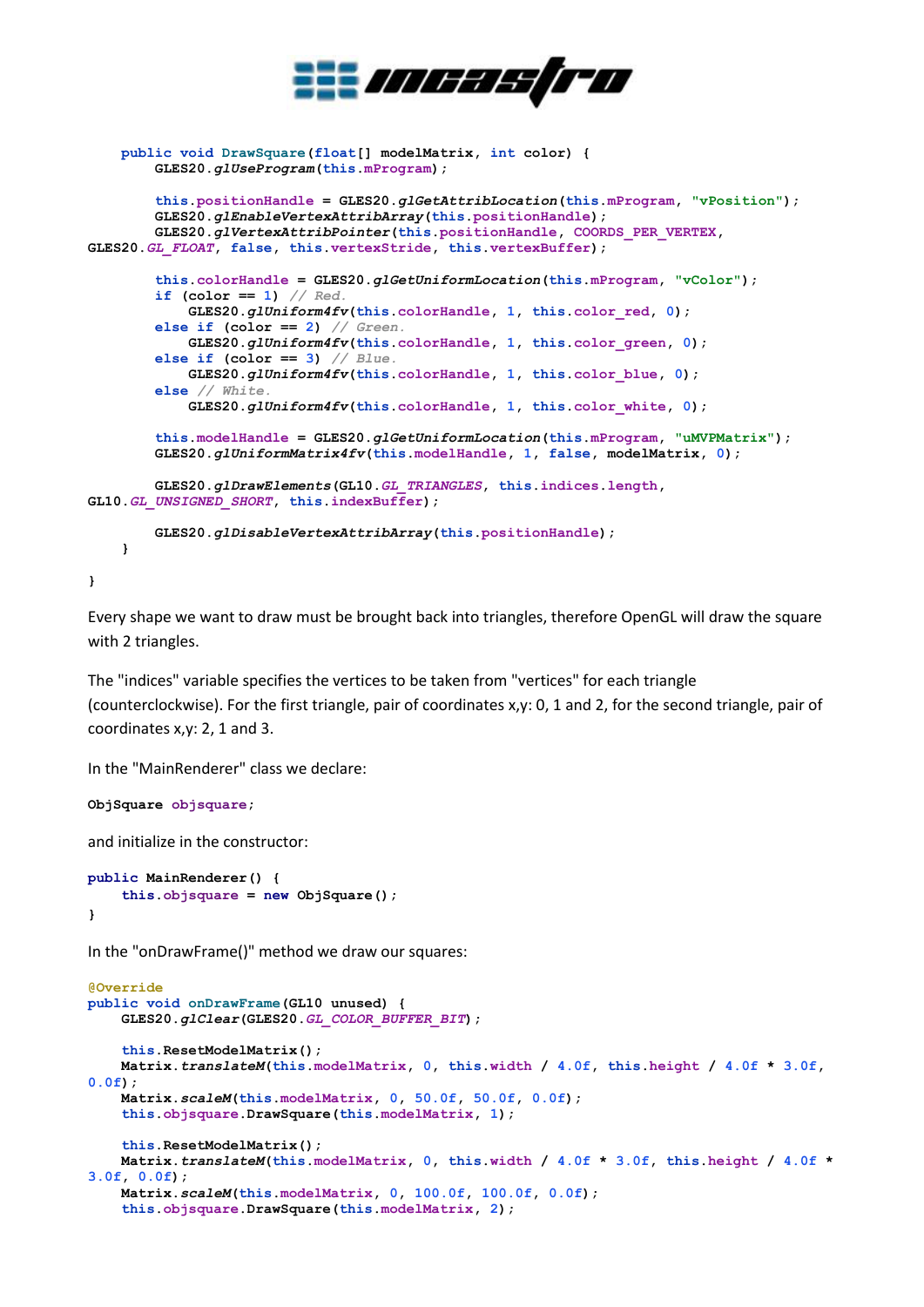

```
 this.ResetModelMatrix();
     Matrix.translateM(this.modelMatrix, 0, this.width / 4.0f, this.height / 4.0f, 0.0f);
     Matrix.scaleM(this.modelMatrix, 0, 150.0f, 150.0f, 0.0f);
     this.objsquare.DrawSquare(this.modelMatrix, 3);
     this.ResetModelMatrix();
    Matrix.translateM(this.modelMatrix, 0, this.width / 4.0f * 3.0f, this.height / 4.0f, 
0.0f);
     Matrix.scaleM(this.modelMatrix, 0, 200.0f, 200.0f, 0.0f);
     this.objsquare.DrawSquare(this.modelMatrix, 0);
}
```
What if we wanted to draw a square like this?



Obviously we can individually draw two triangles adjacent to each other, but we create a dedicated class "ObjSquare2" with the following code:

```
package opengles2.tutorial5b;
import android.opengl.GLES20;
import java.nio.ByteBuffer;
import java.nio.ByteOrder;
import java.nio.FloatBuffer;
import java.nio.ShortBuffer;
import javax.microedition.khronos.opengles.GL10;
public class ObjSquare2 {
     private FloatBuffer vertexBuffer;
     private ShortBuffer indexBuffer;
     private FloatBuffer colorBuffer;
     private final int COORDS_PER_VERTEX = 2;
     private final int vertexStride = COORDS_PER_VERTEX * 4;
     private float[] vertices = {
             -0.5f, -0.5f,
             0.5f, -0.5f,
             -0.5f, 0.5f,
             0.5f, -0.5f,
```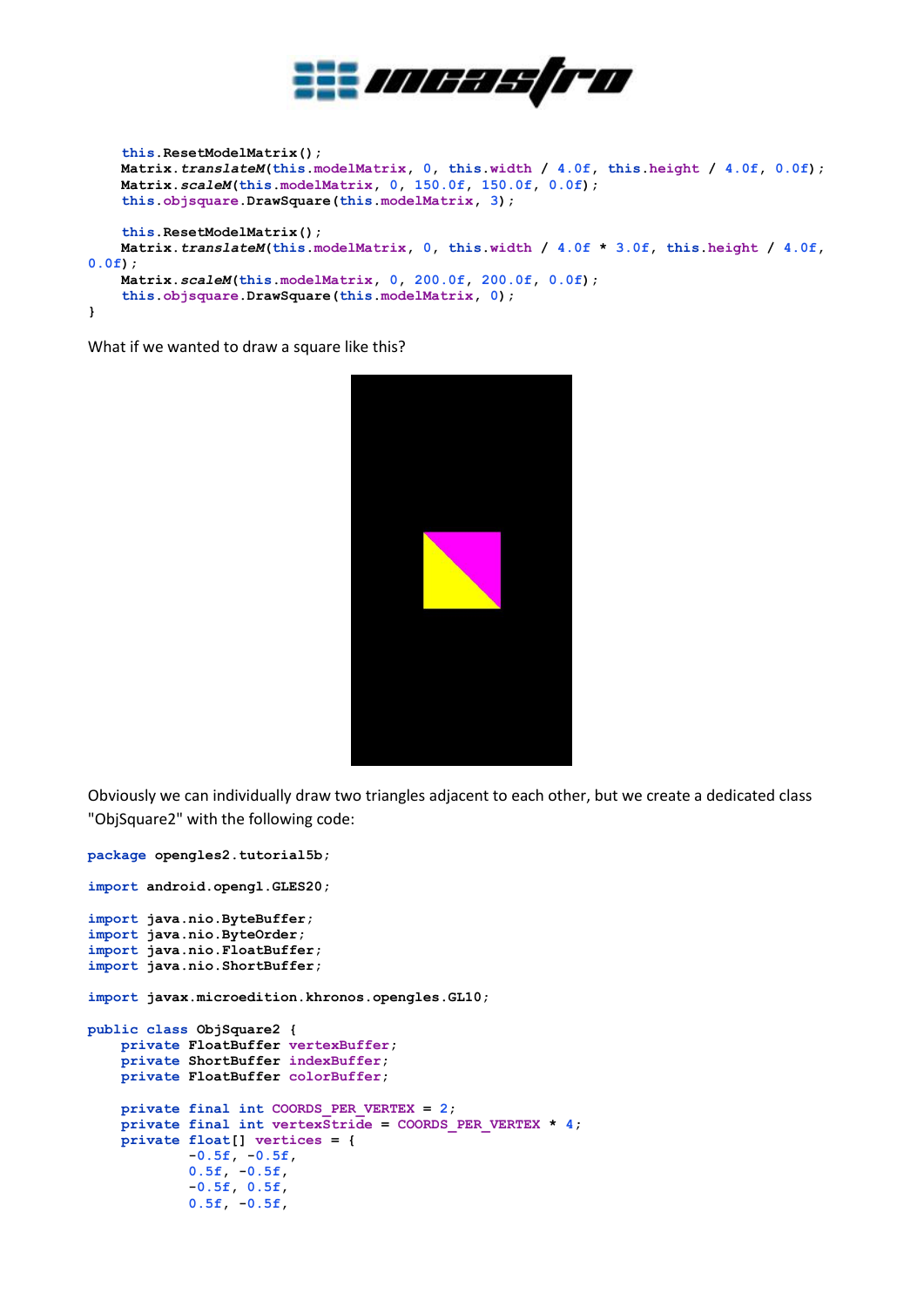

```
 -0.5f, 0.5f,
             0.5f, 0.5f
     };
    private short[] indices = {
             0, 1, 2,
             3, 4, 5
     };
    private final int COMPONENT_PER_COLOR = 4;
    private final int colorStride = COMPONENT_PER_COLOR * 4;
    private float[] colors = {
             1.0f, 1.0f, 0.0f, 1.0f, // Vertex 0 triangle 1 (Red+Green).
             1.0f, 1.0f, 0.0f, 1.0f, // Vertex 1 triangle 1 (Red+Green).
             1.0f, 1.0f, 0.0f, 1.0f, // Vertex 2 triangle 1 (Red+Green).
 1.0f, 0.0f, 1.0f, 1.0f, // Vertex 2 triangle 2 (Red+Blue).
 1.0f, 0.0f, 1.0f, 1.0f, // Vertex 1 triangle 2 (Red+Blue).
             1.0f, 0.0f, 1.0f, 1.0f // Vertex 3 triangle 2 (Red+Blue).
     };
    private final String vertexShaderCode =
             "uniform mat4 uMVPMatrix;" +
             "attribute vec4 vPosition;" +
             "attribute vec4 iColor;" +
             "varying vec4 vColor;" +
             "void main() {" +
             " vColor = iColor;" +
             " gl_Position = uMVPMatrix * vPosition;" +
             "}";
    private final String fragmentShaderCode =
             "precision mediump float;" +
             "varying vec4 vColor;" +
             "void main() {" +
             " gl_FragColor = vColor;" +
             "}";
    private int mProgram;
    public ObjSquare2() {
         ByteBuffer vbb = ByteBuffer.allocateDirect(this.vertices.length * 4);
         vbb.order(ByteOrder.nativeOrder());
         this.vertexBuffer = vbb.asFloatBuffer();
         this.vertexBuffer.put(this.vertices);
         this.vertexBuffer.position(0);
         ByteBuffer ibb = ByteBuffer.allocateDirect(this.indices.length * 2);
         ibb.order(ByteOrder.nativeOrder());
         this.indexBuffer = ibb.asShortBuffer();
         this.indexBuffer.put(this.indices);
         this.indexBuffer.position(0);
        ByteBuffer vcc = ByteBuffer.allocateDirect(this.colors.length * 4);
         vcc.order(ByteOrder.nativeOrder());
         this.colorBuffer = vcc.asFloatBuffer();
         this.colorBuffer.put(this.colors);
         this.colorBuffer.position(0);
     }
    public void SetProgramShader() {
         int vertexShader = MainRenderer.LoadShader(GLES20.GL_VERTEX_SHADER, 
this.vertexShaderCode);
         int fragmentShader = MainRenderer.LoadShader(GLES20.GL_FRAGMENT_SHADER, 
this.fragmentShaderCode);
         this.mProgram = GLES20.glCreateProgram();
         GLES20.glAttachShader(this.mProgram, vertexShader);
         GLES20.glAttachShader(this.mProgram, fragmentShader);
         GLES20.glLinkProgram(this.mProgram);
```